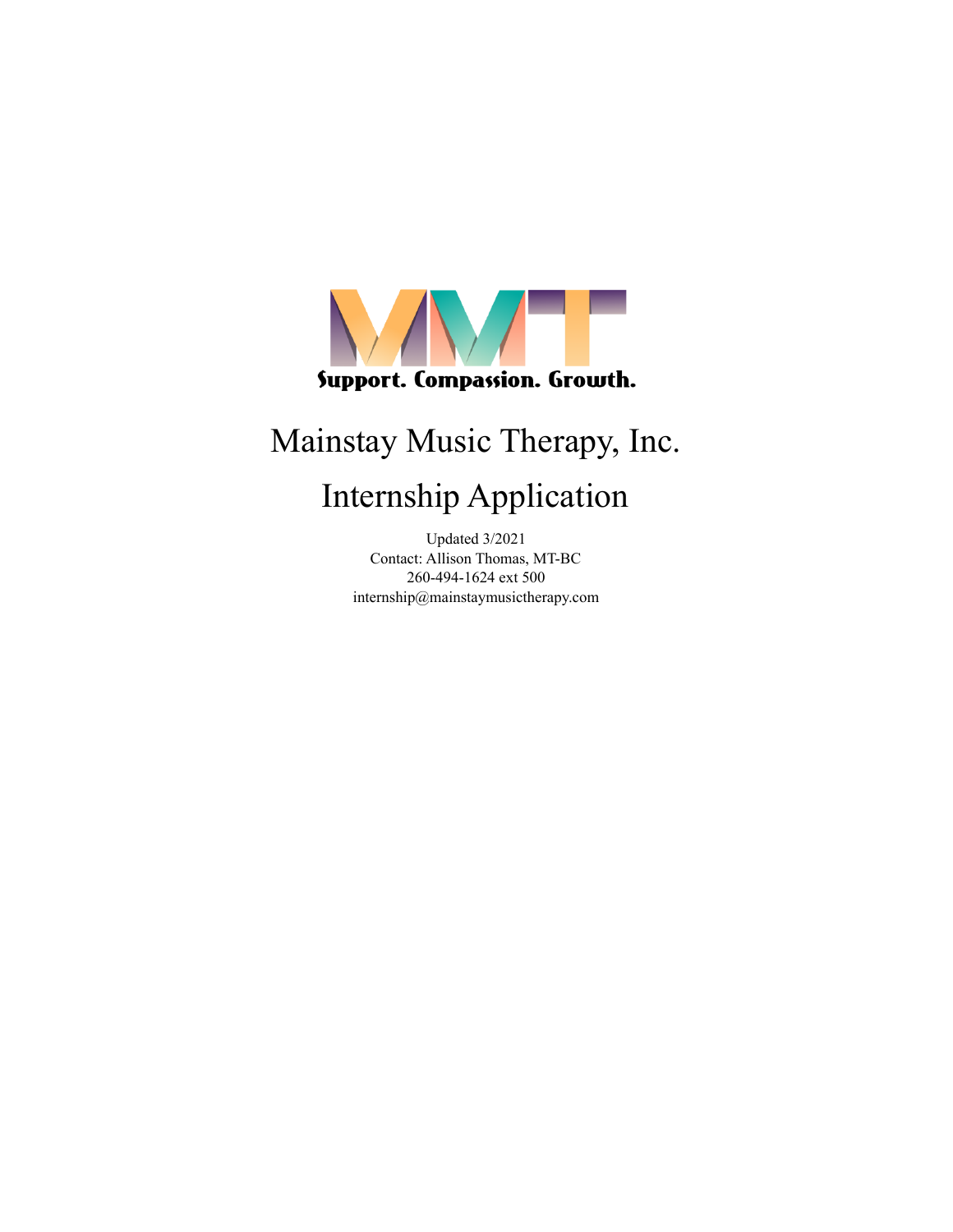### **Potential Intern,**

Thank you for your interest in pursuing an internship with Mainstay Music Therapy, Inc. This National Roster Internship site provides a unique learning experience for all music therapy interns. Music therapy interns have the opportunity to acquire music therapy clinical experience working in both clinic-based settings and providing in-home therapy with a variety of individuals, and implement different approaches and techniques to best address client's needs. In addition, music therapy interns will have the opportunity to work independently and observe other music therapists in the greater Fort Wayne area and be a part of a growing team of music therapists.

*\_\_\_\_\_\_\_\_\_\_\_\_\_\_\_\_\_\_\_\_\_\_\_\_\_\_\_\_\_\_\_\_\_\_\_\_\_\_\_\_\_\_\_\_\_\_\_\_\_\_\_\_\_\_\_\_\_\_\_\_\_\_\_\_\_\_*

Students who complete this internship will enter the field of music therapy as competitive candidates for a variety of employment opportunities. Interns will acquire essential musical and clinical skills and knowledge to practice as an entry level, independent clinician including:

Experience with a diverse clientele and various approaches in music therapy Excellent verbal and written communication skills Experience collaborating and communicating with other professionals 1040 hours guaranteed for internship requirement Full preparation for the CBMT exam

Music therapy interns will observe, co-treat, document, and lead music therapy sessions as well as participate in daily case-related supervision from the Internship Supervisor and Director. This is to ensure music therapy interns receive adequate amount of supervision in order to foster self-growth and also deepen their understanding of music therapy in private practice.

The Internship Director and Internship Supervisor evaluates interns during different stages of the internship to ensure interns are meeting the clinical training competencies set forth by AMTA.

Music therapy interns are expected to engage in conducting research in direct relation to the clients included on their caseload. Music therapy interns will utilize research findings and also present a final project to their chosen group of professionals.

Music therapy interns are expected to provide their own room and board as well as drive to various sites. There are several affordable options in the Fort Wayne area. Reliable form of transportation is required for this internship.

A letter of verification from the intern's academic director, including their contact information will be required.

Liability insurance will not be covered for the intern and intern should either apply for liability Insurance on their own behalf or ask their educational institution if they are covered under institution's policy. *Healthcare Provider Service Organization (HPSO)* is affiliated with AMTA and provide student-price coverage. Interns should show a negative TB test result and a local law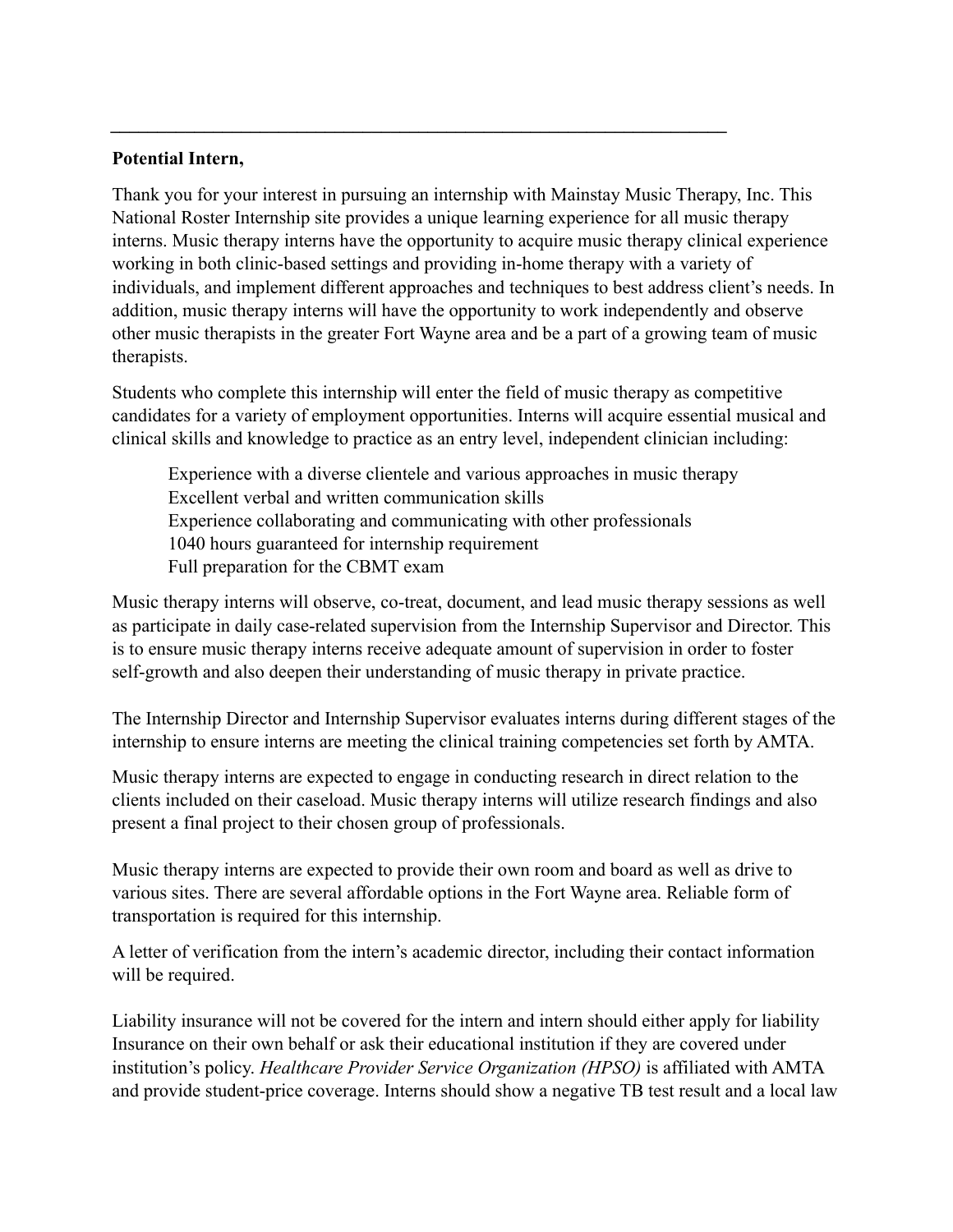enforcement check prior to start date, at their expense.

### **Expectations of the music therapy intern:**

Entry level requirements for music therapy interns are expected. These include functional music skills in voice, piano, guitar, and percussion. Music therapy interns should be familiar with different genres of music and be able to accompany self and clients efficiently and with a pleasing sound quality. It is also expected that music therapy interns have acquired a general understanding of using music and the therapeutic relationship when working to address client's needs.

Due to the diverse clientele served in this internship, it is not an expectation for intern applicants to have practicum experiences with target populations. Interns will be trained through their experiences to provide music therapy services to a wide variety of individuals. Music therapy interns are expected to have genuine motivation to develop personal and professional skills as well as flexibility to meet the client's needs.

Due to the flexible nature of this internship, music auditions can be performed electronically. The potential intern can use any form of media to film and submit video footage. Google Drive and YouTube are both popular sites for video submission. Both sites can be used privately and video links can be created and attached to the application. After receiving all application materials, an interview with the Internship Director and Supervisor will be scheduled.

#### **Please send all application materials to:**

**Mainstay Music Therapy, Inc. Music Therapy Internship Director [internship@mainstaymusictherapy.com](mailto:internship@mainstaymusictherapy.com)**

#### **Deadlines for applications:**

January start: application due by June 30 June Start: application due by October 31